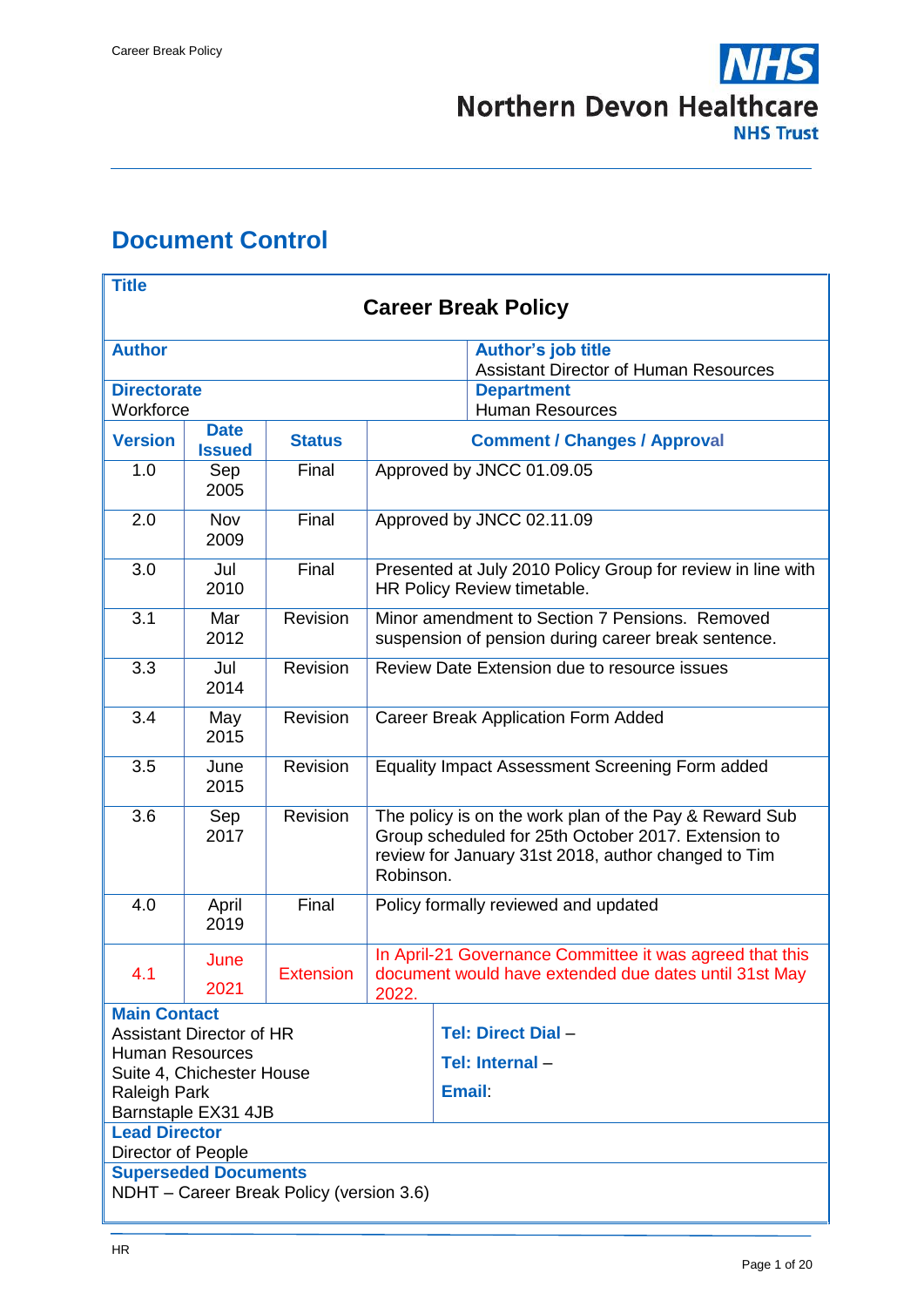| <b>Issue Date</b>                                                                                                                                               | <b>Review Date</b> |  | <b>Review Cycle</b> |  |  |  |
|-----------------------------------------------------------------------------------------------------------------------------------------------------------------|--------------------|--|---------------------|--|--|--|
| <b>June 2021</b>                                                                                                                                                | May 2022           |  | Three years         |  |  |  |
| <b>Consulted with the following stakeholders: (list all)</b>                                                                                                    |                    |  |                     |  |  |  |
| Staffside<br>$\bullet$                                                                                                                                          |                    |  |                     |  |  |  |
| Pay & Reward Sub-Group<br>$\bullet$                                                                                                                             |                    |  |                     |  |  |  |
| Partnership Forum<br>$\bullet$                                                                                                                                  |                    |  |                     |  |  |  |
| Equality & Diversity Lead<br>$\bullet$                                                                                                                          |                    |  |                     |  |  |  |
| <b>Approval and Review Process</b>                                                                                                                              |                    |  |                     |  |  |  |
| <b>Partnership Forum</b>                                                                                                                                        |                    |  |                     |  |  |  |
| Pay & Reward                                                                                                                                                    |                    |  |                     |  |  |  |
| <b>Local Archive Reference</b><br>G:\HR Admin\Policies                                                                                                          |                    |  |                     |  |  |  |
| <b>Local Path</b>                                                                                                                                               |                    |  |                     |  |  |  |
| <b>HR Policies Folder</b>                                                                                                                                       |                    |  |                     |  |  |  |
|                                                                                                                                                                 |                    |  |                     |  |  |  |
| <b>Filename</b>                                                                                                                                                 |                    |  |                     |  |  |  |
| <b>Career Break Policy</b>                                                                                                                                      |                    |  |                     |  |  |  |
| <b>Policy categories for Trust's internal</b><br><b>Tags for Trust's internal website (Bob)</b><br>website (Bob)<br>Time off, break in service, long-term leave |                    |  |                     |  |  |  |
| <b>Human Resources</b>                                                                                                                                          |                    |  |                     |  |  |  |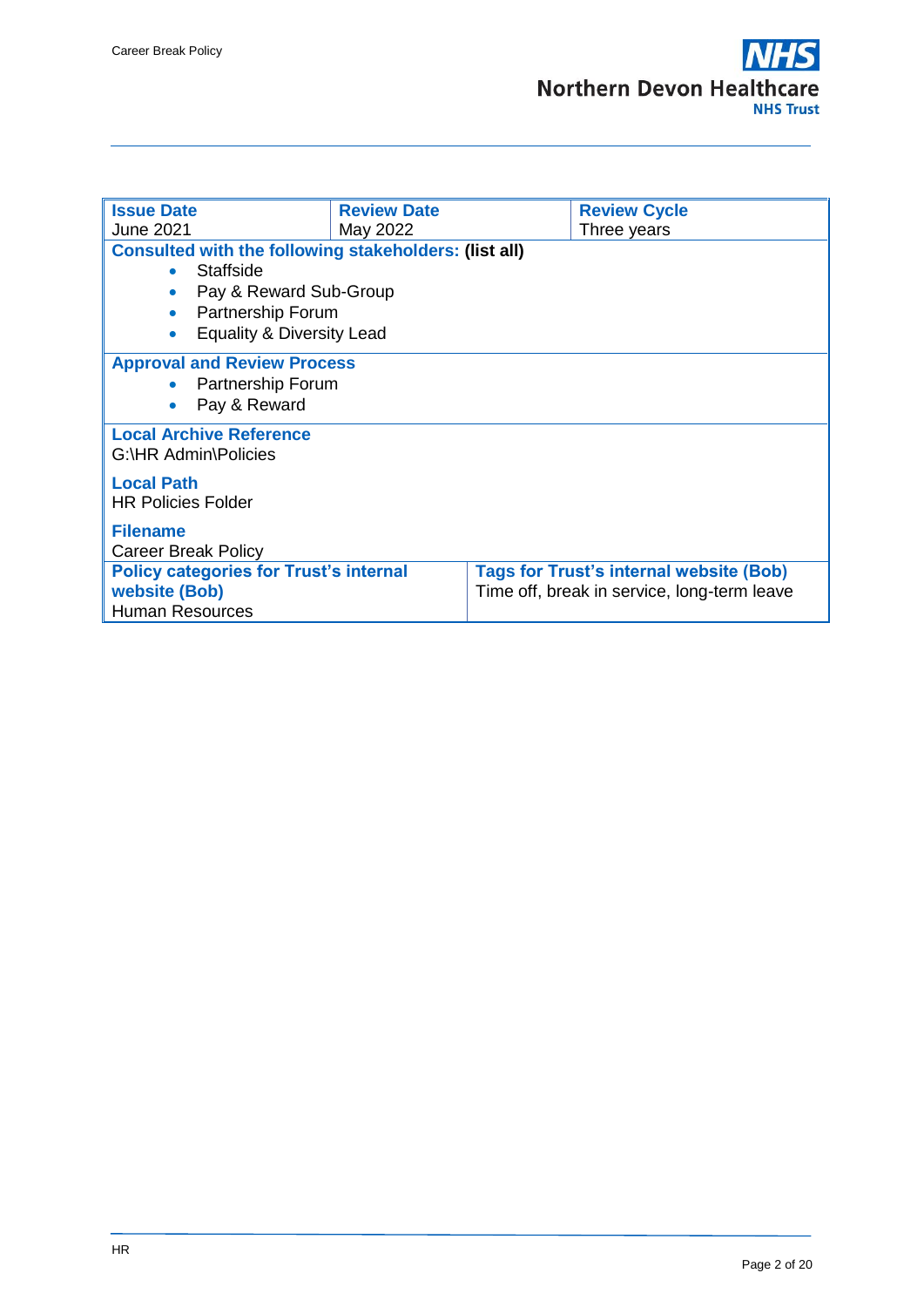

### **CONTENTS**

| 1. |  |
|----|--|
| 2. |  |
| 3. |  |
| 4. |  |
| 5. |  |
| 6. |  |
| 7. |  |
|    |  |
| 9. |  |
|    |  |
|    |  |
|    |  |
|    |  |
|    |  |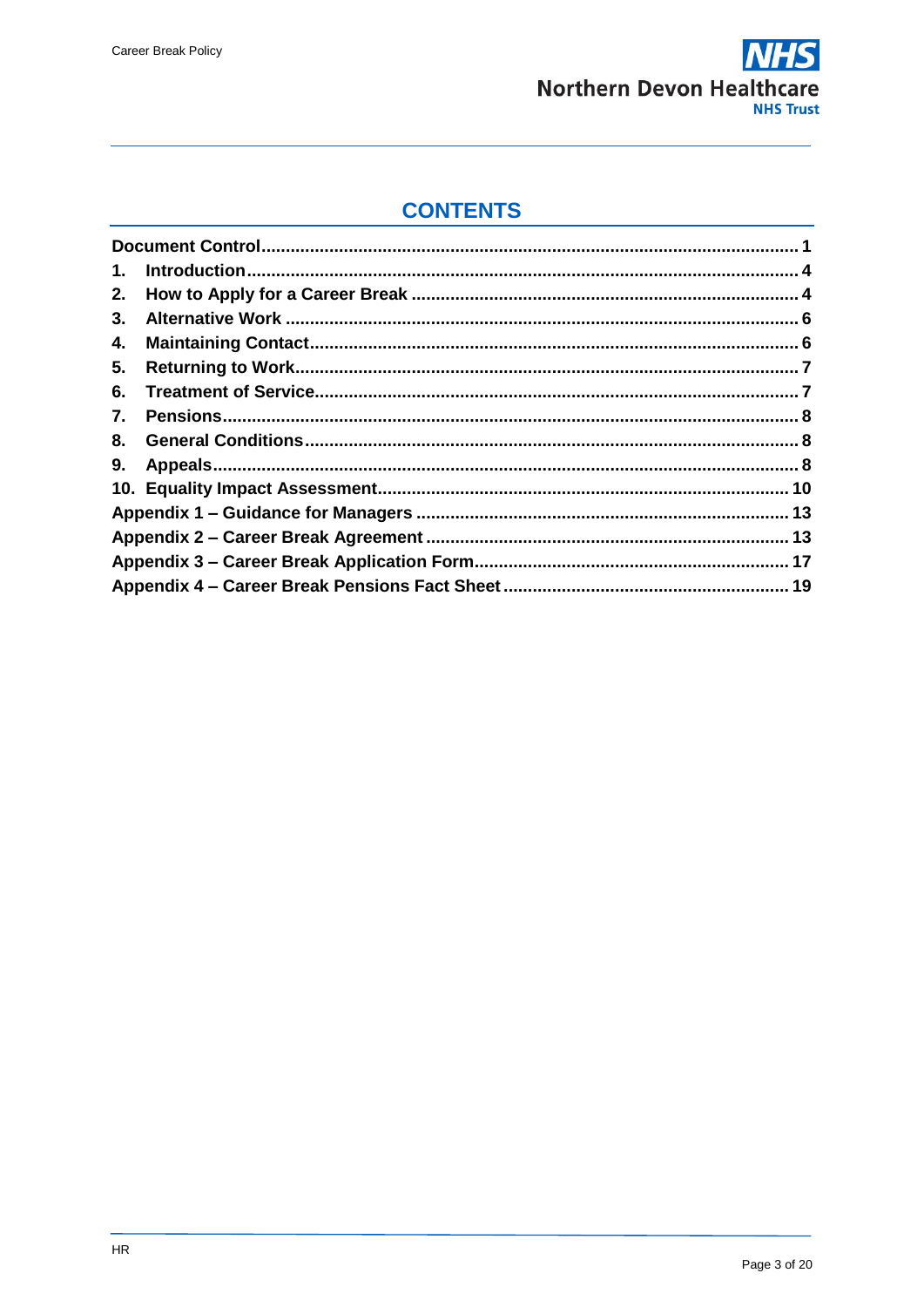

### <span id="page-3-0"></span>**1. Introduction**

This Career Break Policy provides employees with the opportunity to apply for an extended period of time out from their career with the Trust. Although there is no statutory requirement to allow career breaks, the opportunity to apply to take a career break supports the Trust's flexible working culture by allowing employees the opportunity to apply to take time out from their career whilst ensuring that the Trust does not lose trained and skilled employees - it's most valuable resource.

A career break can be taken for a variety of reasons - to care for dependent or disabled relatives, to study, to work for a voluntary organisation or to travel and/or visit family overseas, as well as to provide childcare. This list is not exhaustive and there may be other reasons why an employee may wish to apply for a career break.

A career break will be for a minimum period of 3 months up to a maximum of 5 years.

Breaks of less than 3 months will be dealt with under Unpaid Leave and should be discussed with a representative from the Human Resources Department and dealt with under the Special Leave Policy.

The policy will allow for breaks to be applied for more than once, provided that there has been a 2-year gap between breaks.

This policy requires staff to have had at least 12 months continuous service with the Trust to be eligible for a Career Break. However, this may be waived in exceptional circumstances in agreement with the Director of Nursing, Quality & Workforce.

### <span id="page-3-1"></span>**2. How to Apply for a Career Break**

An existing employee must formally apply to their manager, in writing, to be considered for an employment break giving at least 3 months' notice (unless exceptional circumstance apply) of the request. In their application they should state why they wish to take a career break, when they want it to start and how long they want it to last. If the application is approved in principle the manager may require a longer notice period before the career break commences to ensure appropriate cover arrangements can be put in place.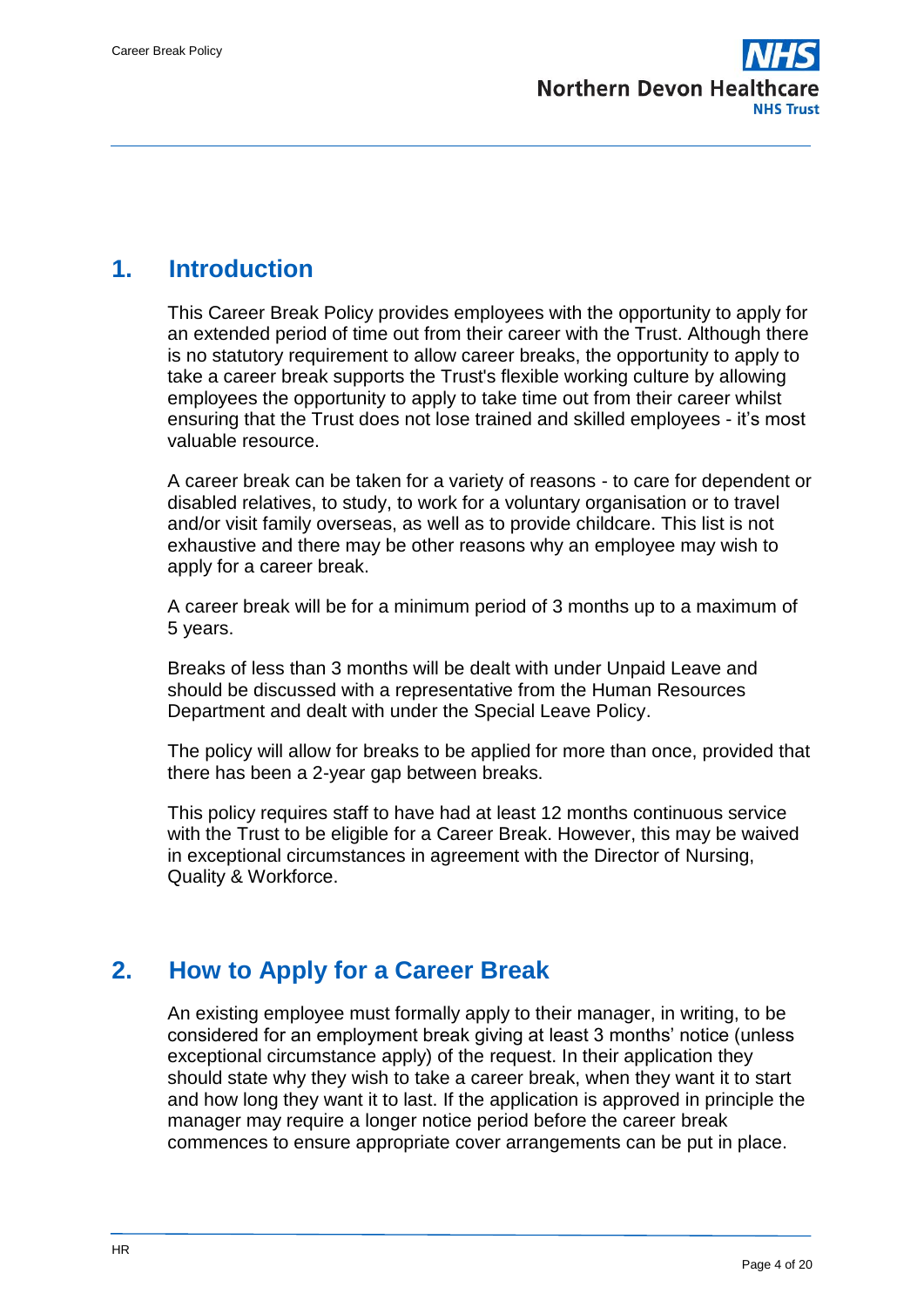On receipt of a career break request the manager should agree with the employee a date by which they will make a decision taking account of its urgency and complexity. This will need to factor in the need for the manager's recommendation to go to the Executive Vacancy Panel if the manager's decision is to recommend supporting the request (see below).

The line manager should then discuss with the relevant Senior Manager/Director and HR representative, the implications of the employee's departure, taking into account:

- Reason(s) why the employee wants to take a career break.
	- The employee's length of service and past performance
	- Likely benefits to be realised by the individual and the organisation.
	- Effect on operational requirements.
	- Need to recruit a replacement.
	- Length of career break requested.

Line managers may wish to refer to Appendix 1, which provides further guidance on queries relating to Career Breaks.

The opportunity to take a career break is discretionary and will depend on the organisational and operational requirements of the Trust and the ability to cover the post. This is why even if the manager recommends supporting the request; the final decision will rest with the Executive Vacancy Panel (see below).

If the request is declined, reasons for refusal should be stated by the line manager to the employee in writing.

If the line manager feels the request could be accommodated they will then submit the completed 'Career Break Application Form' (Appendix 3) to Trust Executive Vacancy Panel recommending the action they wish to pursue, how they plan to cover the post in the employee's absence and any financial implications of this cover. If there is a requirement to recruit to cover the proposed career break, an Approval To Recruit (ATR) Form must be completed to accompany the Career Break Application Form. The latest version of the ATR form is available on BOB.

The decision of the Executive Vacancy Panel will be communicated to the manager and the HR Team.

The Manager will then confirm the outcome to the employee in writing as soon as is reasonably possible.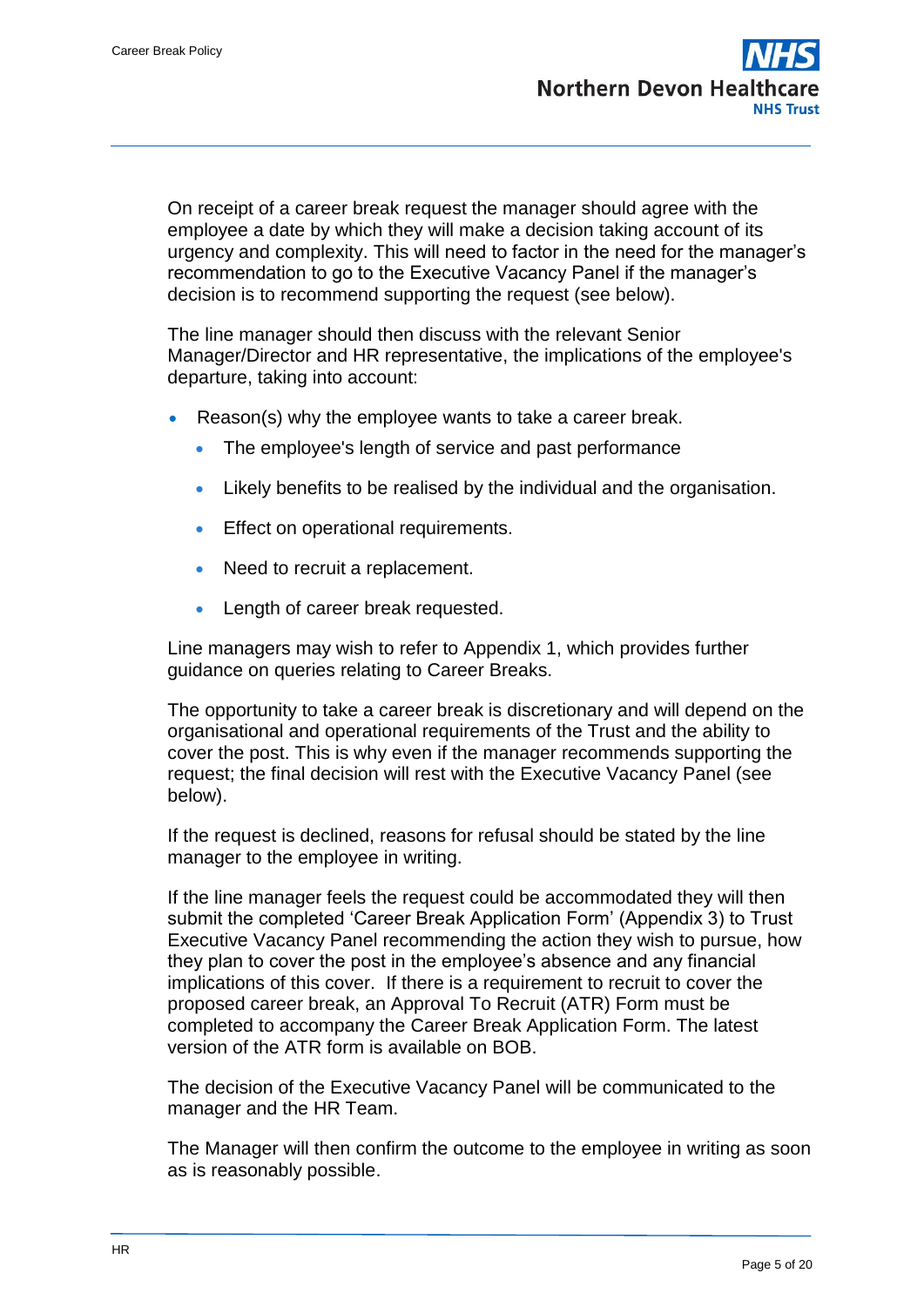If the employee is dissatisfied with the outcome they will have the right to appeal. See Section 9 below.

Where the Executive Vacancy Panel have supported the recommendation for the career break to be approved, the line manager should complete the Career Break Agreement form (See Appendix 2) confirming that the request for a career break has been agreed and the conditions covering the agreement.

The employee will be required to sign a copy of the conditions of the career break agreement to confirm their acceptance of these terms. This document will be placed on their personal file.

The line manager should then complete a Change of Circumstances form (attaching a copy of the Career Break Agreement form for reference) indicating the details of the career break and submit this to the Payroll Department.

### <span id="page-5-0"></span>**3. Alternative Work**

During the career break an employee will not normally be expected to take up paid employment with another employer or own business except where, for example, work overseas or charitable work could broaden experience. In such circumstances written authority from the Trust would be necessary.

# <span id="page-5-1"></span>**4. Maintaining Contact**

Employees must supply a contact address for the period of leave and are responsible for notifying any changes to that address during the leave.

Employees must assure their manager of steps being taken to maintain professional registration (if applicable).

Appropriate communications and literature will be sent to individuals by managers to keep them in touch and aware of organisational changes and work development. However, participants should continue their own subscriptions to professional journals, etc. to maintain up to date knowledge.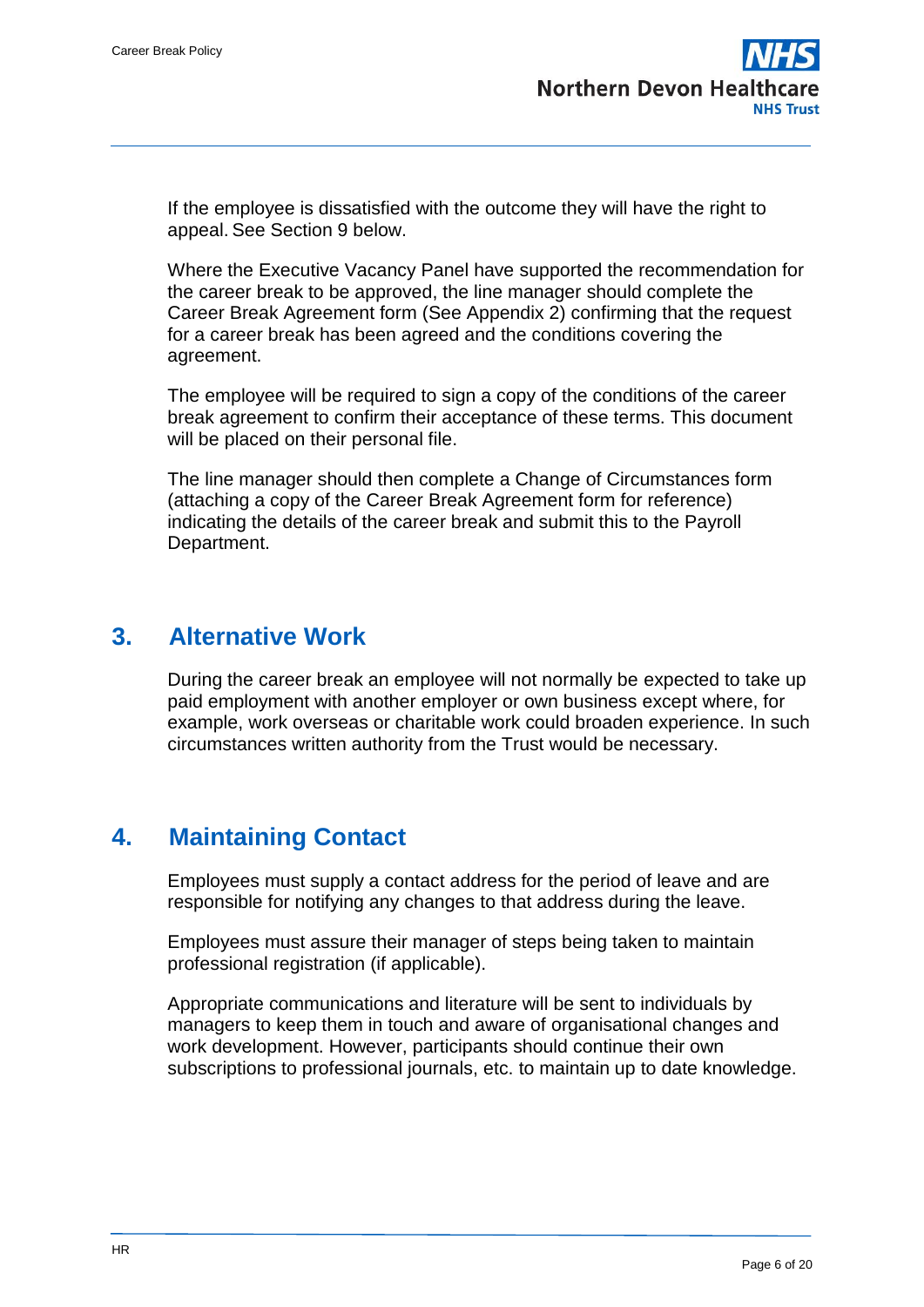

### <span id="page-6-0"></span>**5. Returning to Work**

The individual should give as much notice as possible (2 months minimum for a break of less than 1 year and 6 months minimum for a break of more than 1 year) of the date they intend to return to work.

Employees who take a career break of less than 1 year will, as far as reasonably practicable, be offered their original post on their return.

Where the career break is longer than 1 year the employee will be offered a similar post with the Trust but not necessarily the same post as was held previously. As far as possible, suitable alternative work will be offered on the same grade and terms as at the date of leaving.

If the individual unreasonably rejects a suitable offer of employment at an equivalent salary level, the Trust is under no obligation to offer further posts and the commitment to the individual ceases.

In exceptional circumstances, the career break may be extended or shortened by mutual agreement between the employee and the manager and adequate notice being given (see 5.1).

Where necessary, individuals will receive mandatory and statutory training prior to resuming full duties. This will be assessed by the manager following discussion with the individual. Attendance for agreed mandatory and statutory training will be paid.

Those employees who have taken maternity/adoption leave and have been paid Trust Maternity/Adoption Pay and are eligible for and subsequently go on an employment break will be required to return to work for a minimum of 3 months after their employment break or they will liable to repay some or all of the Trust Maternity/Adoption Pay in accordance with the Family Leave & Pay Policy.

Once an individual has returned from a Career Break the Manager must complete and submit a Change of Circumstances form to Payroll to reactivate salary and entitlements.

### <span id="page-6-1"></span>**6. Treatment of Service**

An absence for a career break shall not be regarded as a break in service, although the period of the break itself will not count as reckonable service as defined in the contract of employment for the purposes of incremental dates, annual leave entitlements, sick pay or redundancy payments.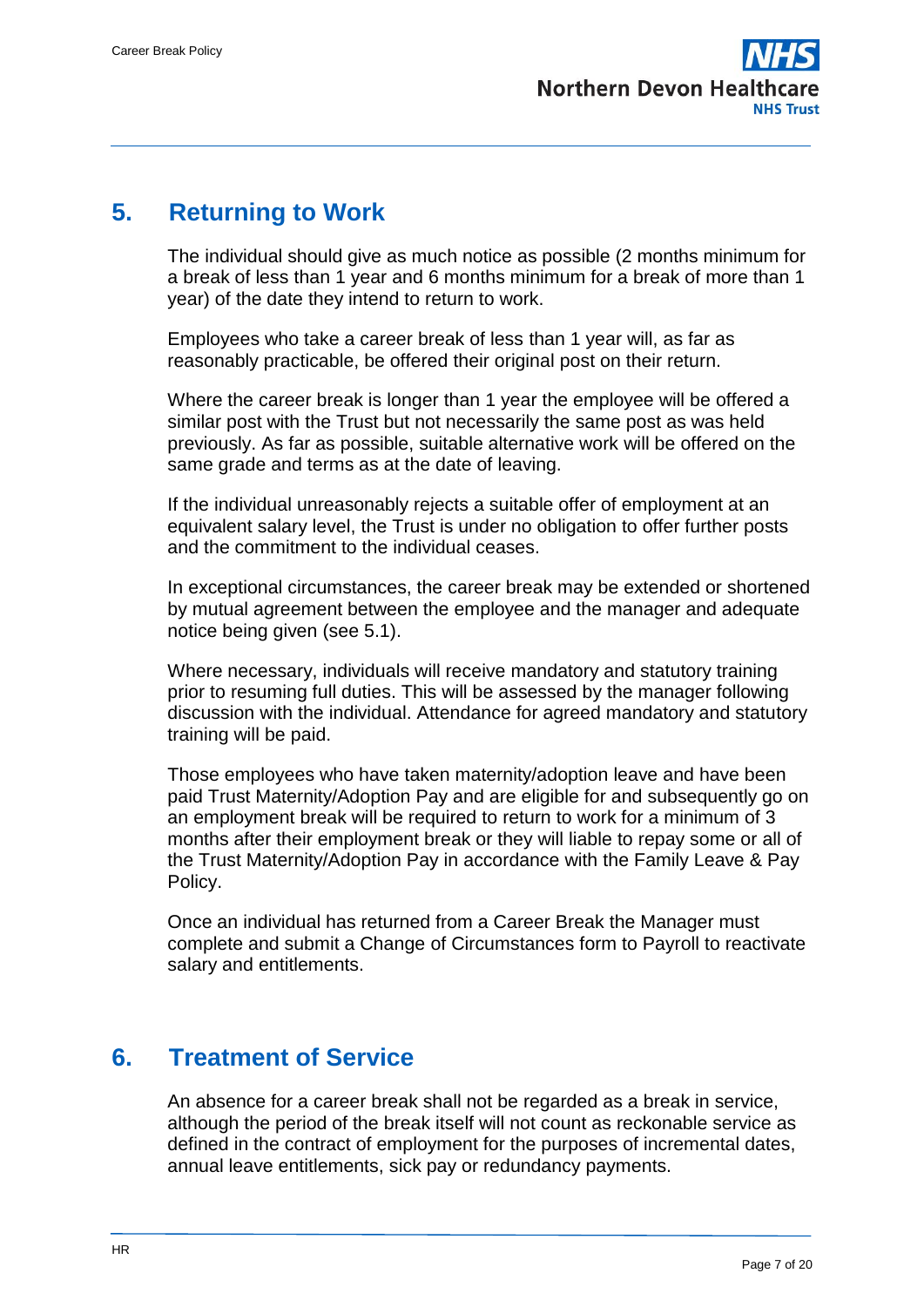

### <span id="page-7-0"></span>**7. Pensions**

An employee considering taking a career break should contact the Trust's Pension Officer for advice prior to pursuing a career break. Please also see the Career Break Pensions Fact Sheet at Appendix 4.

### <span id="page-7-1"></span>**8. General Conditions**

The period of leave from work will be unpaid but the contract of employment is not terminated. All pay and benefits will be suspended from the start of the career break and will be reactivated again on return to work.

Career breaks may effect an employee's entitlement to state benefits (e.g. statutory maternity/adoption/paternity pay, state pensions) and individuals are advised to make enquiries with their local Benefit Office.

If an employee's Department is restructured or reorganised whilst they are away on a career break, the Trust's Policy on Organisational Change will apply and individuals will be kept fully informed in the same way as staff who are at work.

Where an individual is living in Trust accommodation, this must be vacated before entering the scheme at a date to be agreed between the individual and the manager.

Failure to return on the agreed date or to confirm the date of return without providing an acceptable reason to the Trust may constitute grounds for termination of contract.

Approved career breaks must be confirmed to the HR Department and Payroll Provider by the manager responsible and the relevant documentation completed.

All copies of formal documentation confirming this agreement are to be retained in the employee's personal file by the manager.

# <span id="page-7-2"></span>**9. Appeals**

Decisions regarding career breaks should be applied as consistently as possible. An employee who believes that an application for a career break has been unreasonably refused has the right of appeal against the decision.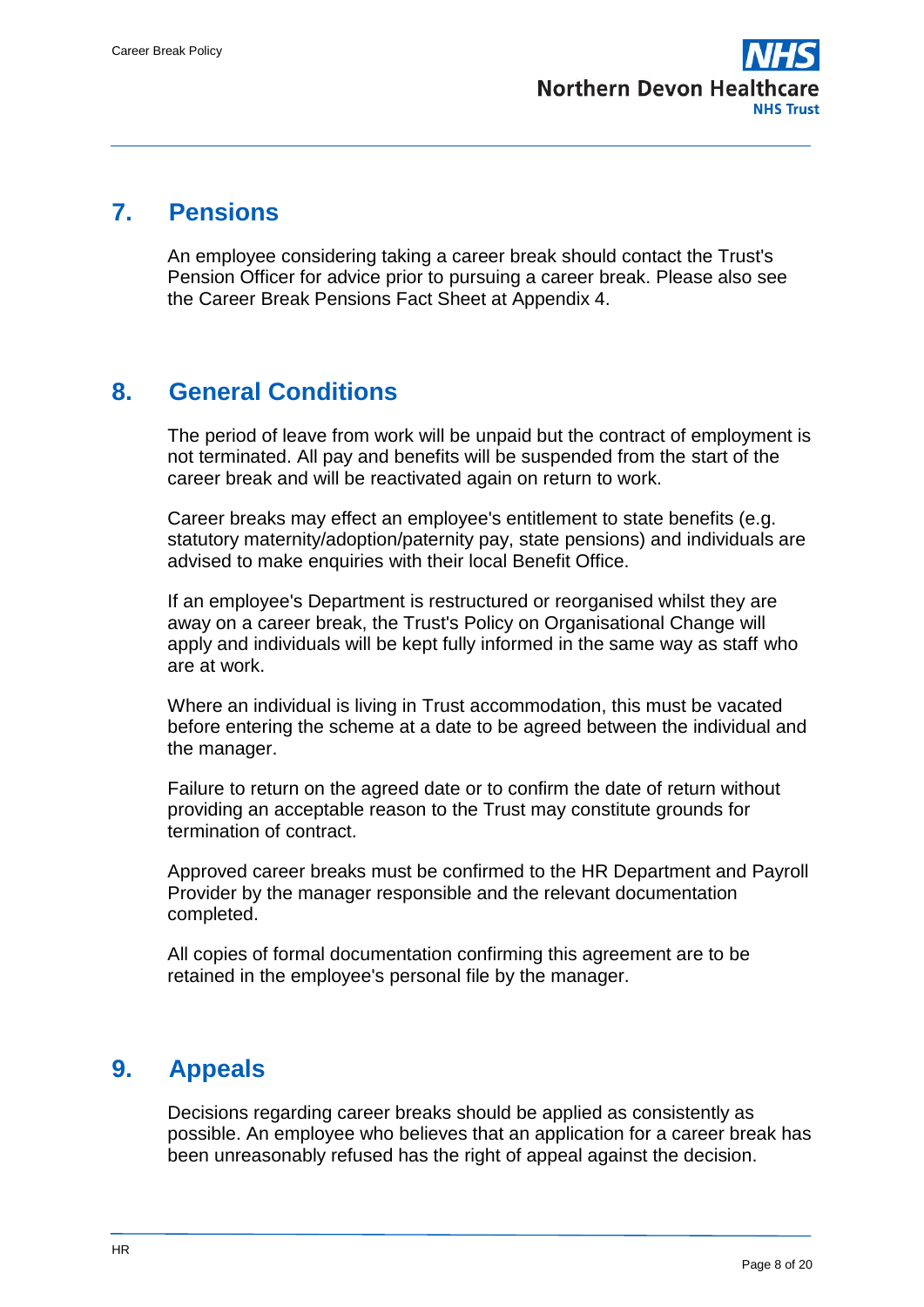The appeal must be in writing, a template form is attached at Appendix 5, dated, setting out the grounds of the appeal and sent to the Assistant Director of Human Resources within 10 working days of the date of being informed that the request has been rejected.

Arrangements will be made for a meeting to take place within 28 working days of receipt of the appeal. The meeting will be held at a convenient time for all those attending and the employee may be accompanied by a workplace colleague or Trade Union Representative

An Appeal Panel will be selected specifically for the appeal; membership will normally be a Senior Manager (not previously involved in the decision making) and a Human Resources representative.

- The proceedings of the Appeal would typically be as follows:
- The employee and/or representative will put their case
- The Trust's representative i.e. the manager who refused the request and the panel may put questions to the employee
- The Trust's representative will put their case
- The employee or their representative and the panel may put questions to the Trust representative
- The Trust's representative summarises their case
- The employee and/or their representative summarises their case and speaks last
- The panel adjourn to consider the case and reconvene to confirm their decision.
- Wherever possible decisions will be made on the day of the appeal Hearing and will be communicated to both parties by recall. Where this is impractical the Hearing Panel has discretion to make alternative arrangements e.g. re-convene at a later date or inform outcome by telephone, email or letter.
- Written confirmation of the appeal panel's decision will normally be provided within 5 working days and no longer than 7 working days from the appeal hearing unless an alternative agreed date is provided during the Hearing.
- The employee will be advised that the outcome of the appeal marks the end of the internal consideration of the case.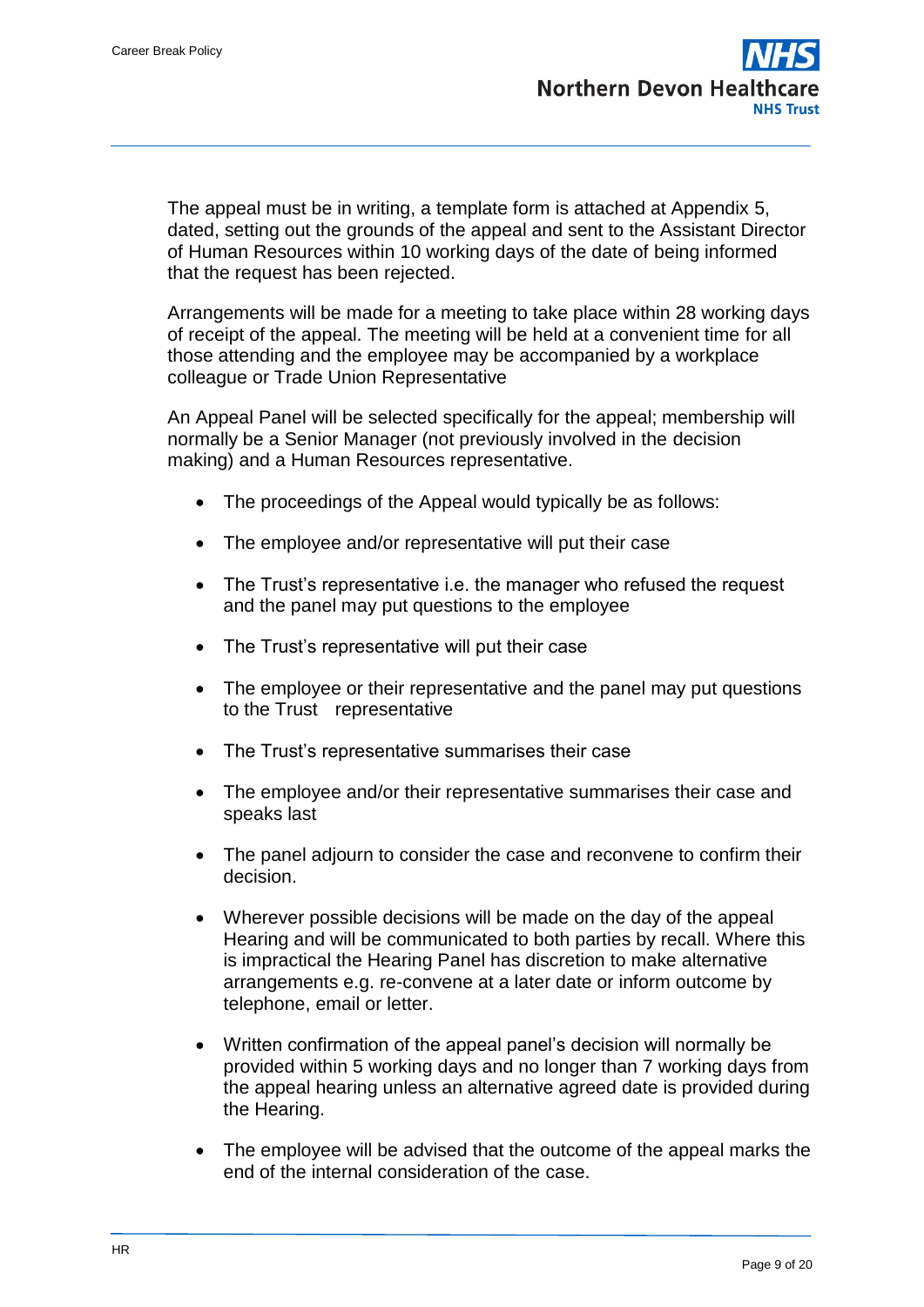

# <span id="page-9-0"></span>**10. Equality Impact Assessment**

|                    | <b>Equality Impact Assessment Screening Form</b>                                                                                                                                                                                                                                                                                                                                                                                                                                                                                                                                                                                |                                                                                               |                                                          |                   |                    |  |  |
|--------------------|---------------------------------------------------------------------------------------------------------------------------------------------------------------------------------------------------------------------------------------------------------------------------------------------------------------------------------------------------------------------------------------------------------------------------------------------------------------------------------------------------------------------------------------------------------------------------------------------------------------------------------|-----------------------------------------------------------------------------------------------|----------------------------------------------------------|-------------------|--------------------|--|--|
| <b>Title</b>       | <b>Career break Policy</b>                                                                                                                                                                                                                                                                                                                                                                                                                                                                                                                                                                                                      |                                                                                               |                                                          |                   |                    |  |  |
| <b>Author</b>      |                                                                                                                                                                                                                                                                                                                                                                                                                                                                                                                                                                                                                                 |                                                                                               | <b>Tim Robinson</b>                                      |                   |                    |  |  |
| <b>Directorate</b> |                                                                                                                                                                                                                                                                                                                                                                                                                                                                                                                                                                                                                                 |                                                                                               | <b>Workforce Directorate</b>                             |                   |                    |  |  |
| Team/<br>Dept.     |                                                                                                                                                                                                                                                                                                                                                                                                                                                                                                                                                                                                                                 |                                                                                               | <b>Human Resources</b>                                   |                   |                    |  |  |
|                    | <b>Document Class</b>                                                                                                                                                                                                                                                                                                                                                                                                                                                                                                                                                                                                           |                                                                                               | <b>Document Status</b>                                   | <b>Issue Date</b> | <b>Review Date</b> |  |  |
| Policy             |                                                                                                                                                                                                                                                                                                                                                                                                                                                                                                                                                                                                                                 |                                                                                               | <b>Review</b>                                            | April 2019        | April 2022         |  |  |
| $\mathbf{1}$       |                                                                                                                                                                                                                                                                                                                                                                                                                                                                                                                                                                                                                                 |                                                                                               | What are the aims of the document?                       |                   |                    |  |  |
|                    | The Career Break Policy provides employees with the opportunity to take an<br>extended period of time out from their career with the Trust. Although there is no<br>statutory requirement to allow career breaks, the opportunity to take a<br>career/employment break supports the Trust's flexible working culture by allowing<br>employees the opportunity to take time out from their career. The procedure set out<br>ensures that the Trust does not lose trained and skilled employees - it's most<br>valuable resource. It provides a robust framework ensuring a consistent approach<br>across the whole organisation. |                                                                                               |                                                          |                   |                    |  |  |
| $\mathbf{2}$       | What are the objectives of the document?                                                                                                                                                                                                                                                                                                                                                                                                                                                                                                                                                                                        |                                                                                               |                                                          |                   |                    |  |  |
|                    | Implementation of this policy will ensure that all staff are given equal opportunity to<br>take career/employment breaks.                                                                                                                                                                                                                                                                                                                                                                                                                                                                                                       |                                                                                               |                                                          |                   |                    |  |  |
|                    |                                                                                                                                                                                                                                                                                                                                                                                                                                                                                                                                                                                                                                 |                                                                                               |                                                          |                   |                    |  |  |
|                    | The policy will allow for breaks to be taken more than once, provided that there has<br>been a 2-year gap between breaks.                                                                                                                                                                                                                                                                                                                                                                                                                                                                                                       |                                                                                               |                                                          |                   |                    |  |  |
|                    | This policy requires staff to have had at least 12 months continuous service with the<br>Trust to be eligible for a Career Break. However, this may be waived in exceptional<br>circumstances in agreement with the Director of Nursing, Quality & Workforce.                                                                                                                                                                                                                                                                                                                                                                   |                                                                                               |                                                          |                   |                    |  |  |
| 3                  | How will the document be implemented?                                                                                                                                                                                                                                                                                                                                                                                                                                                                                                                                                                                           |                                                                                               |                                                          |                   |                    |  |  |
|                    |                                                                                                                                                                                                                                                                                                                                                                                                                                                                                                                                                                                                                                 | The policy will be implemented within the Trust through publication on the Trust<br>intranet. |                                                          |                   |                    |  |  |
| 4                  |                                                                                                                                                                                                                                                                                                                                                                                                                                                                                                                                                                                                                                 |                                                                                               | How will the effectiveness of the document be monitored? |                   |                    |  |  |
|                    | of HR                                                                                                                                                                                                                                                                                                                                                                                                                                                                                                                                                                                                                           | Monitoring compliance of the policy will be the responsibility of the Assistant Director      |                                                          |                   |                    |  |  |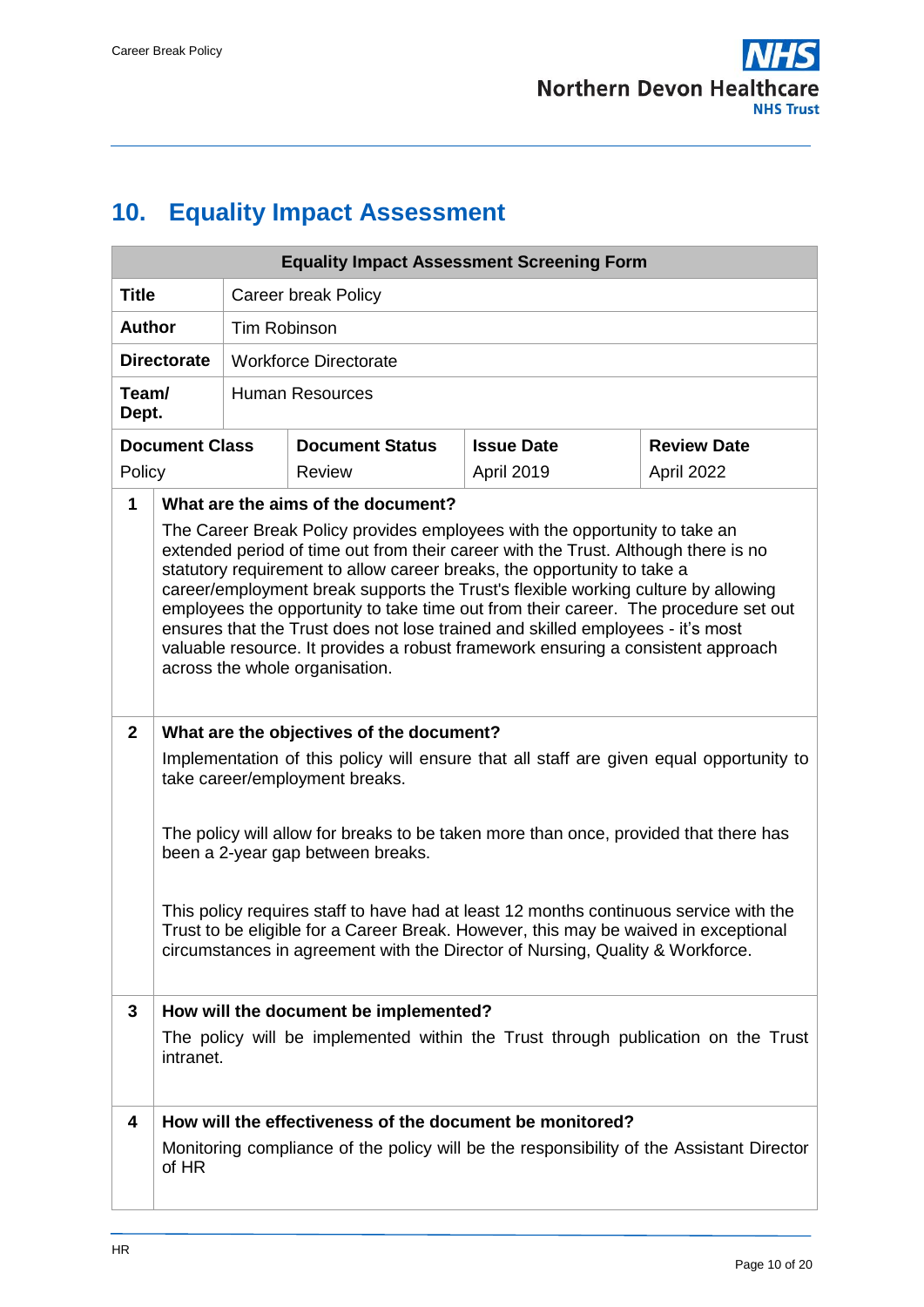

| 5              | Who is the target audience of the document?                                                                                                                                                                                                                                                                                                                                                                                                                                                              |                                  |                                  |                            |                                                                                                                                                                      |
|----------------|----------------------------------------------------------------------------------------------------------------------------------------------------------------------------------------------------------------------------------------------------------------------------------------------------------------------------------------------------------------------------------------------------------------------------------------------------------------------------------------------------------|----------------------------------|----------------------------------|----------------------------|----------------------------------------------------------------------------------------------------------------------------------------------------------------------|
|                | All staff employed by the Trust.                                                                                                                                                                                                                                                                                                                                                                                                                                                                         |                                  |                                  |                            |                                                                                                                                                                      |
| 6              | Is consultation required with stakeholders, e.g. Trust committees and equality<br>groups?<br>Yes                                                                                                                                                                                                                                                                                                                                                                                                         |                                  |                                  |                            |                                                                                                                                                                      |
| $\overline{7}$ | Which stakeholders have been consulted with?                                                                                                                                                                                                                                                                                                                                                                                                                                                             |                                  |                                  |                            |                                                                                                                                                                      |
|                | • Staffside                                                                                                                                                                                                                                                                                                                                                                                                                                                                                              |                                  |                                  |                            |                                                                                                                                                                      |
|                | • HR Operations Team                                                                                                                                                                                                                                                                                                                                                                                                                                                                                     |                                  |                                  |                            |                                                                                                                                                                      |
| 8              | <b>Equality Impact Assessment</b>                                                                                                                                                                                                                                                                                                                                                                                                                                                                        |                                  |                                  |                            |                                                                                                                                                                      |
|                | site (Bob) for areas of possible impact.                                                                                                                                                                                                                                                                                                                                                                                                                                                                 |                                  |                                  |                            | Please complete the following table using a cross, i.e. X. Please refer to the<br>document "A Practical Guide to Equality Impact Assessment" on the Trust's Intranet |
|                | • Where you think that the policy could have a <b>positive</b> impact on any of the equality<br>group(s) like promoting equality and equal opportunities or improving relations<br>within equality groups, put a cross in the 'Positive impact' box.                                                                                                                                                                                                                                                     |                                  |                                  |                            |                                                                                                                                                                      |
|                | Where you think that the policy could have a <b>negative</b> impact on any of the<br>$\bullet$<br>equality group(s) i.e. it could disadvantage them, put a cross in the 'Negative<br>impact' box.                                                                                                                                                                                                                                                                                                        |                                  |                                  |                            |                                                                                                                                                                      |
|                | Where you think that the policy has <b>no impact</b> on any of the equality group(s)<br>$\bullet$<br>listed below i.e. it has no effect currently on equality groups, put a cross in the 'No<br>impact' box.                                                                                                                                                                                                                                                                                             |                                  |                                  |                            |                                                                                                                                                                      |
|                | If you have identified a negative discriminatory impact of this procedural document,<br>ensure you detail the action taken to avoid/reduce this impact in the Comments<br>column. If you have identified a high negative impact, you will need to do a Full<br>Equality Impact Assessment, please refer to the document "A Practical Guide to<br>Equality Impact Assessments" on the Trust's Intranet site (Bob).<br>For advice in respect of answering the above questions, please contact the Equality |                                  |                                  |                            |                                                                                                                                                                      |
|                | and Diversity Lead.                                                                                                                                                                                                                                                                                                                                                                                                                                                                                      |                                  |                                  |                            |                                                                                                                                                                      |
| 9              | If there is no evidence that the document promotes equality,<br>equal<br>opportunities or improved relations, could it be adapted so that it does? If so,<br>how?                                                                                                                                                                                                                                                                                                                                        |                                  |                                  |                            |                                                                                                                                                                      |
|                | <b>Group</b>                                                                                                                                                                                                                                                                                                                                                                                                                                                                                             | <b>Positive</b><br><b>Impact</b> | <b>Negative</b><br><b>Impact</b> | <b>No</b><br><b>Impact</b> | <b>Comment</b>                                                                                                                                                       |
| Age            |                                                                                                                                                                                                                                                                                                                                                                                                                                                                                                          |                                  |                                  | x                          |                                                                                                                                                                      |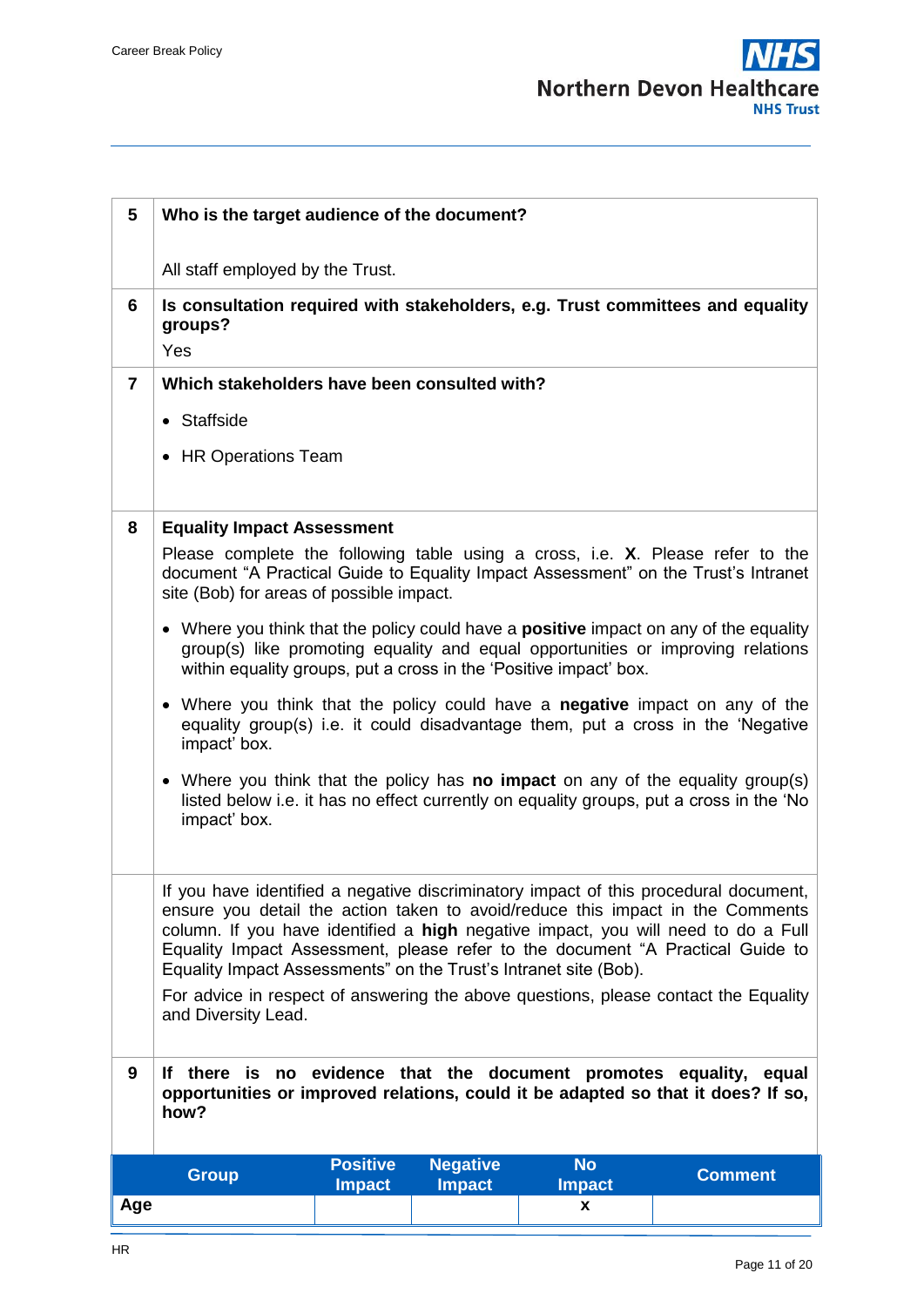| <b>Disability</b>            | X |  |
|------------------------------|---|--|
| <b>Gender</b>                | X |  |
| <b>Gender Reassignment</b>   | X |  |
| <b>Human Rights (rights)</b> | X |  |
| to privacy, dignity,         |   |  |
| liberty and non-             |   |  |
| degrading treatment),        |   |  |
| marriage and civil           |   |  |
| partnership                  |   |  |
| <b>Marriage and civil</b>    | X |  |
| partnership                  |   |  |
| <b>Pregnancy, maternity</b>  | X |  |
| and Breastfeeding            |   |  |
| Race (ethnic origin)         | X |  |
| <b>Religion</b> (or belief)  | X |  |
| <b>Sexual Orientation</b>    | X |  |

### **Completed by**

| Name        | Tim Robinson                        |
|-------------|-------------------------------------|
| Designation | Assistant Director of HR            |
| Trust       | Northern Devon Healthcare NHS Trust |
| Date        | <b>April 2019</b>                   |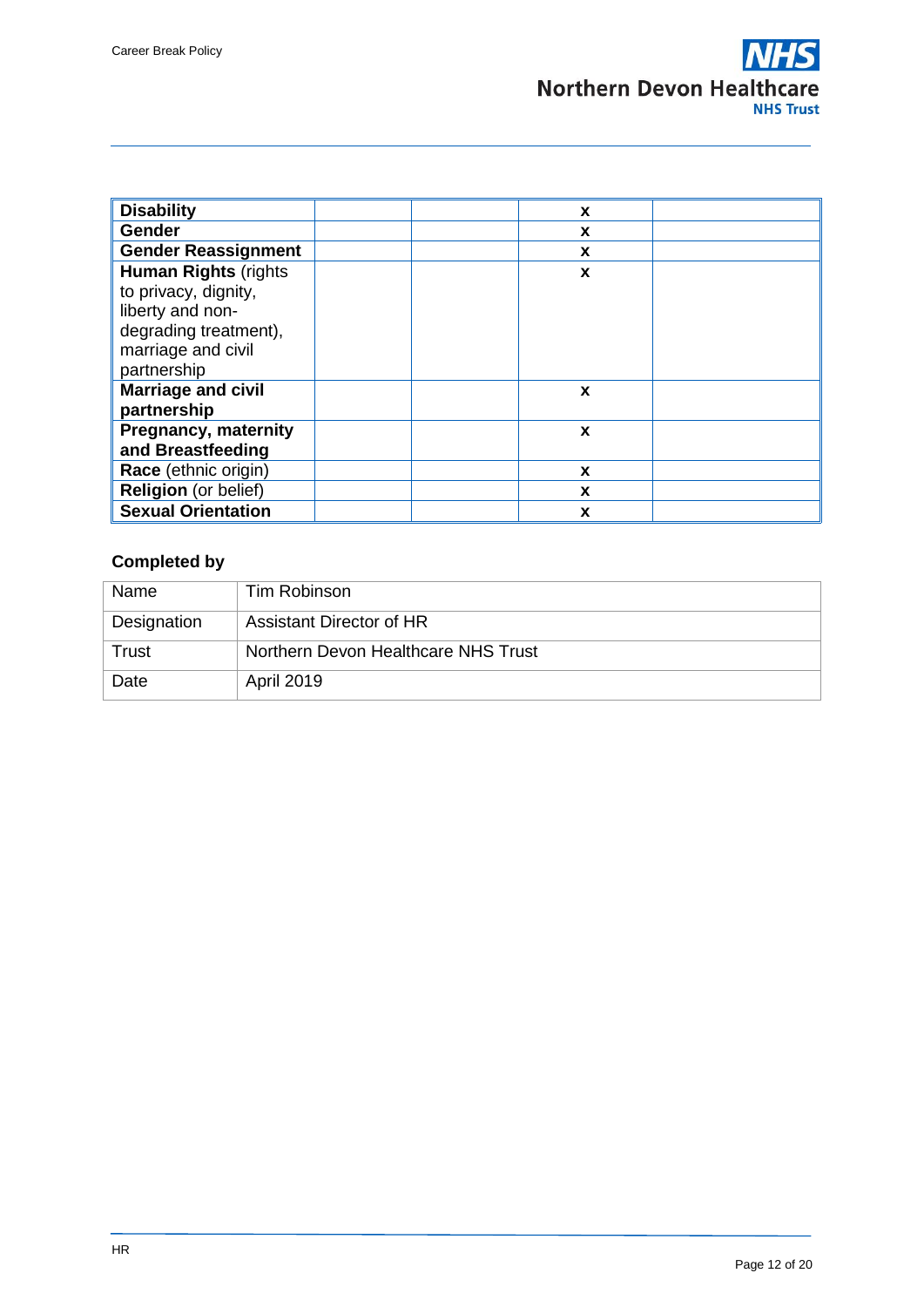

### **APPENDIX 1 – GUIDANCE FOR MANAGERS**

<span id="page-12-0"></span>It is recommended that Managers' seek guidance from the HR Department regarding any queries relating to Career Breaks or Extended Unpaid Leave.

<span id="page-12-1"></span>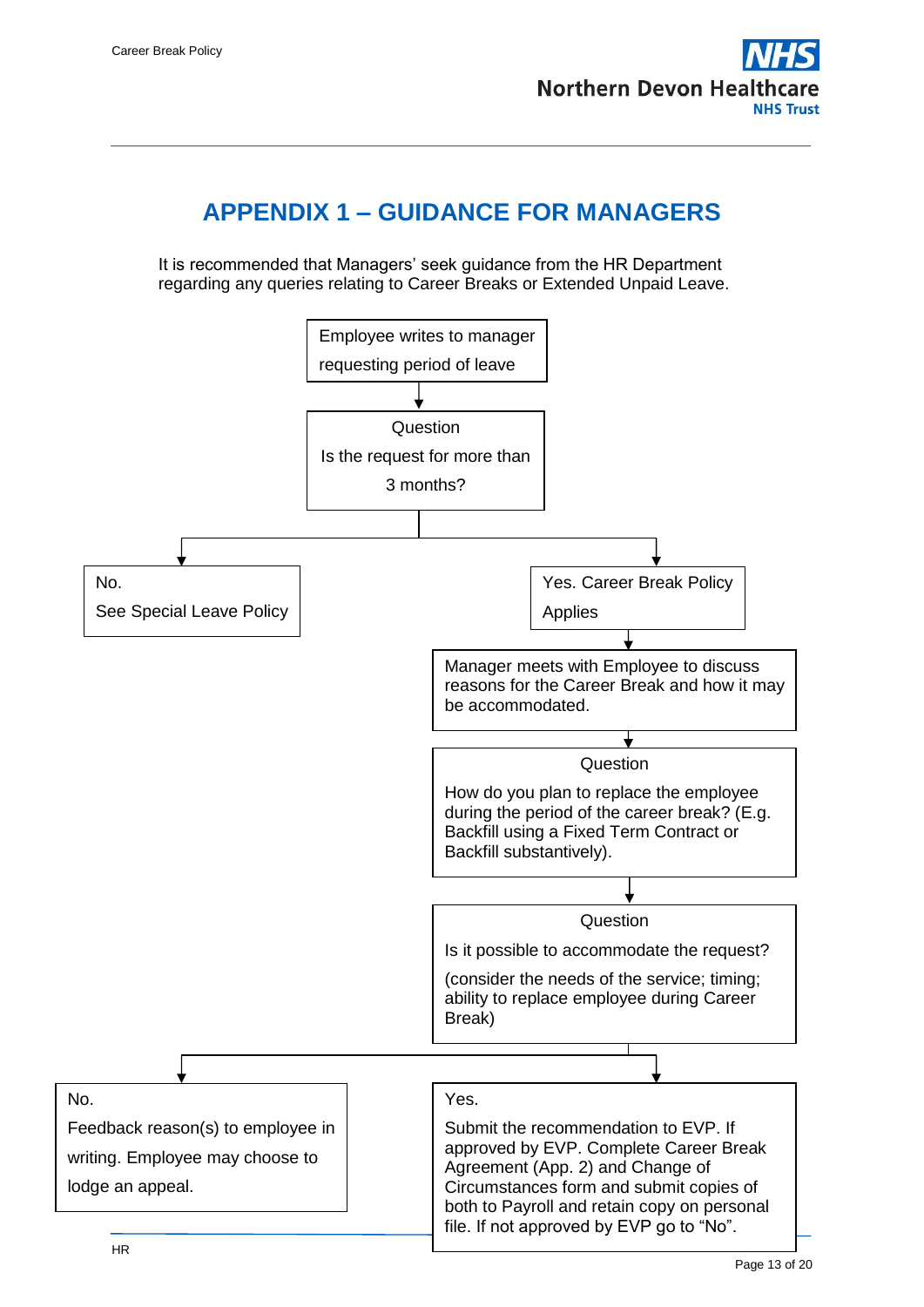

## **APPENDIX 2 – CAREER BREAK AGREEMENT**

### **Notice:**

You are required to give as much notice as possible (2 months minimum for a break of less than 1 year and 6 months minimum for a break of more than 1 year) of the date you intend to return to work.

#### **Returning to Work:**

Breaks of less than 1 year - As far as reasonably practicable you will return to the same job as you now occupy.

Breaks of more than 1 year - You will return to as similar job as possible to that which you now occupy.

Requirements to keep up to date with the training needs of the post (attach separate sheet if required):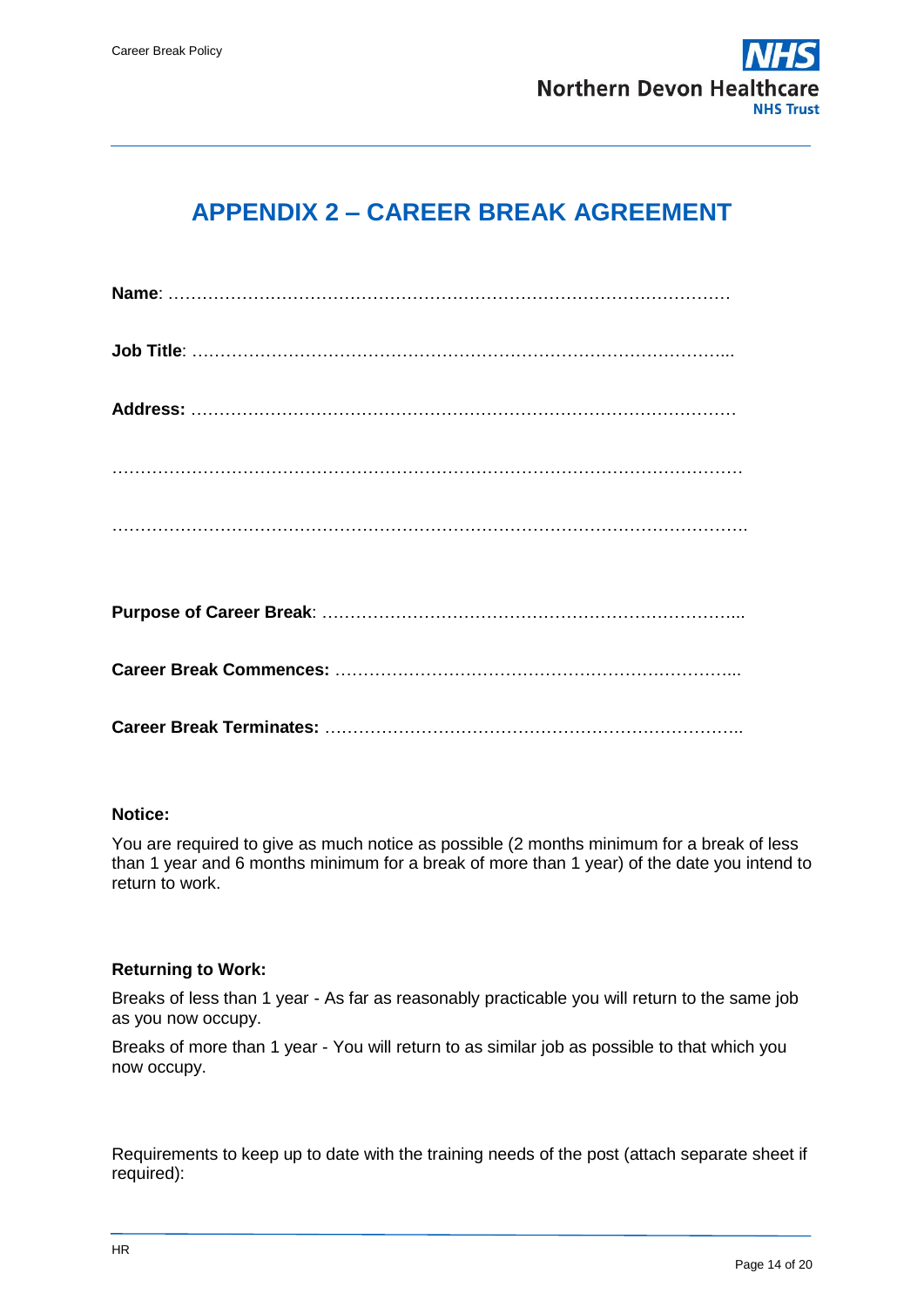

|  |  | Training arrangements for re-induction to work (attach separate sheet if required): |  |
|--|--|-------------------------------------------------------------------------------------|--|
|  |  |                                                                                     |  |
|  |  |                                                                                     |  |
|  |  |                                                                                     |  |
|  |  |                                                                                     |  |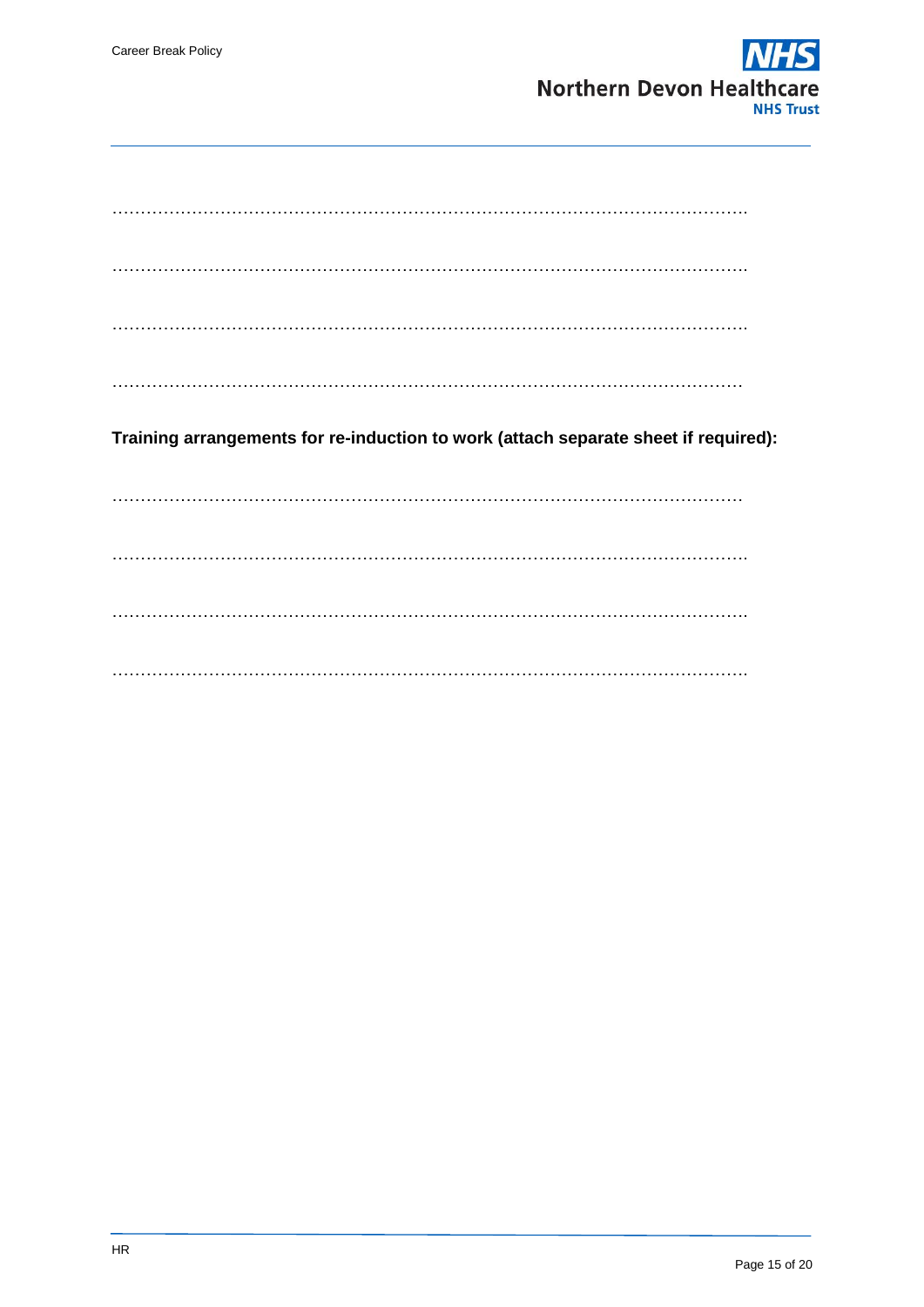

### **Sickness / Holidays:**

You will not be entitled to payment for absences.

### **Pensions:**

Your pension will be suspended for the duration of your career break. You are advised to seek advice from the Pensions Officer prior to commencing your career break.

**This agreement sets out the main details of your career break and should be read in conjunction with the wider terms of the Career Break Policy.**

Signature of Manager: ………………………………………………………………………

Position: ………………………………………………… Date: …………………………..

I confirm that I have received a copy of this agreement which I understand sets out the main terms and conditions of my career break, which I accept.

Signature: ……………………………………………… Date: ……………………………

Copy to HR Department.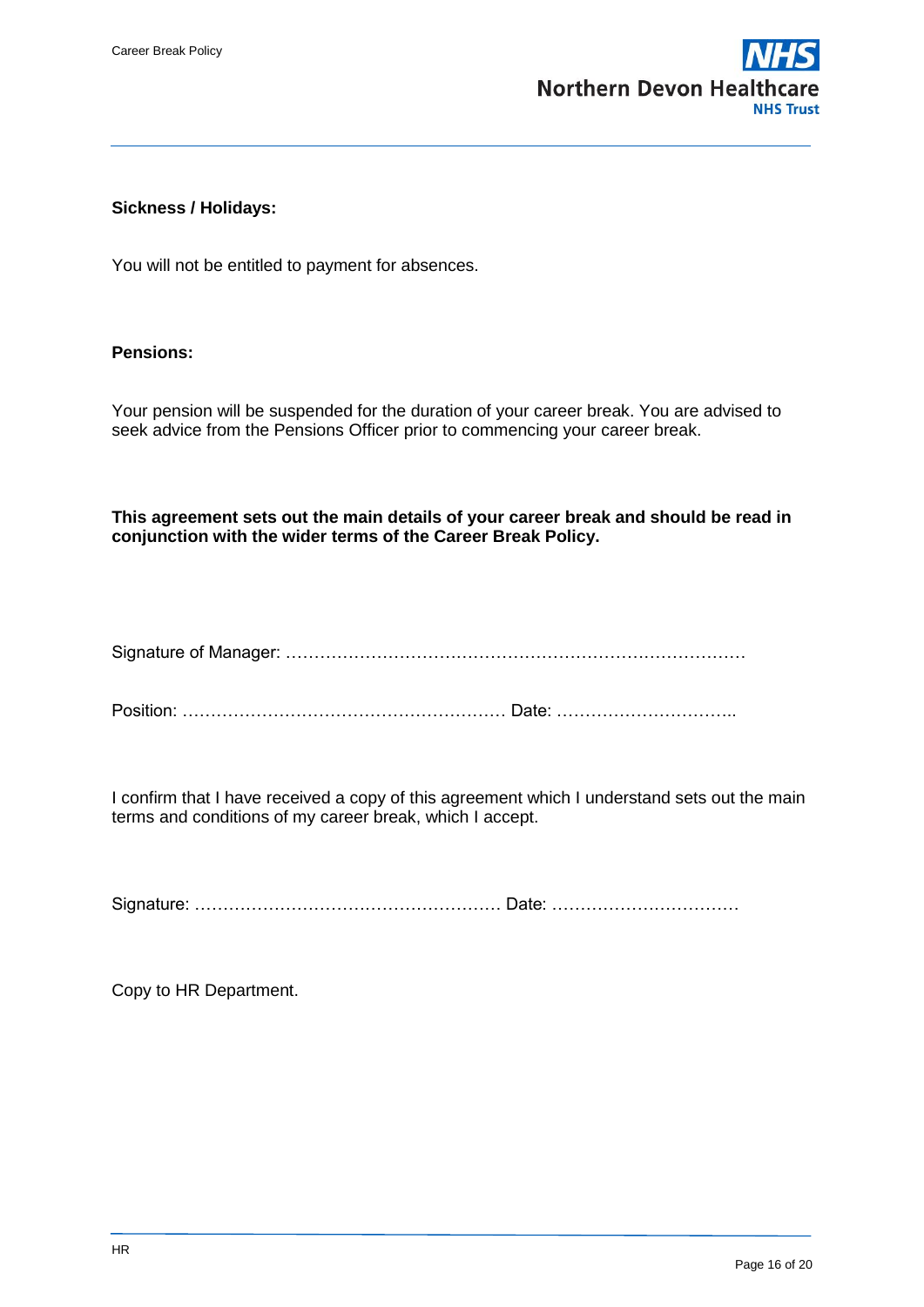

### <span id="page-16-0"></span>**APPENDIX 3 – CAREER BREAK APPLICATION FORM**

Appendix 3

Career Break – Application Form

#### **1. DETAILS OF CURRENT POST** Post-holder …………………………………………………………………………………………………….

Length of Service …………………………………………………………………………………………..

Title of Post ……………………………………………………………………………………………………

Department …………………………………………………………………………………………………..

Line Manager …………………………………………………………………………………………………

#### **2. REASON FOR CAREER BREAK REQUEST**

#### **3. LENGTH OF REQUEST FOR CAREER BREAK**

…………………………………………………………………………………………………………………………………………………….

#### **4. PROPOSALS AS TO HOW POST WILL BE COVERED ON A TEMPORARY BASIS**

#### **5. ARRANGEMENTS PROPOSED TO KEEP UP TO DATE WITH MANAGER**

……………………………………………………………………………………………………………………………………………………… ………………………………………………………………………………………………………………………………………………………

#### **6. PROPOSAL OF HOW NEEDS OF SERVICE WILL BE MET**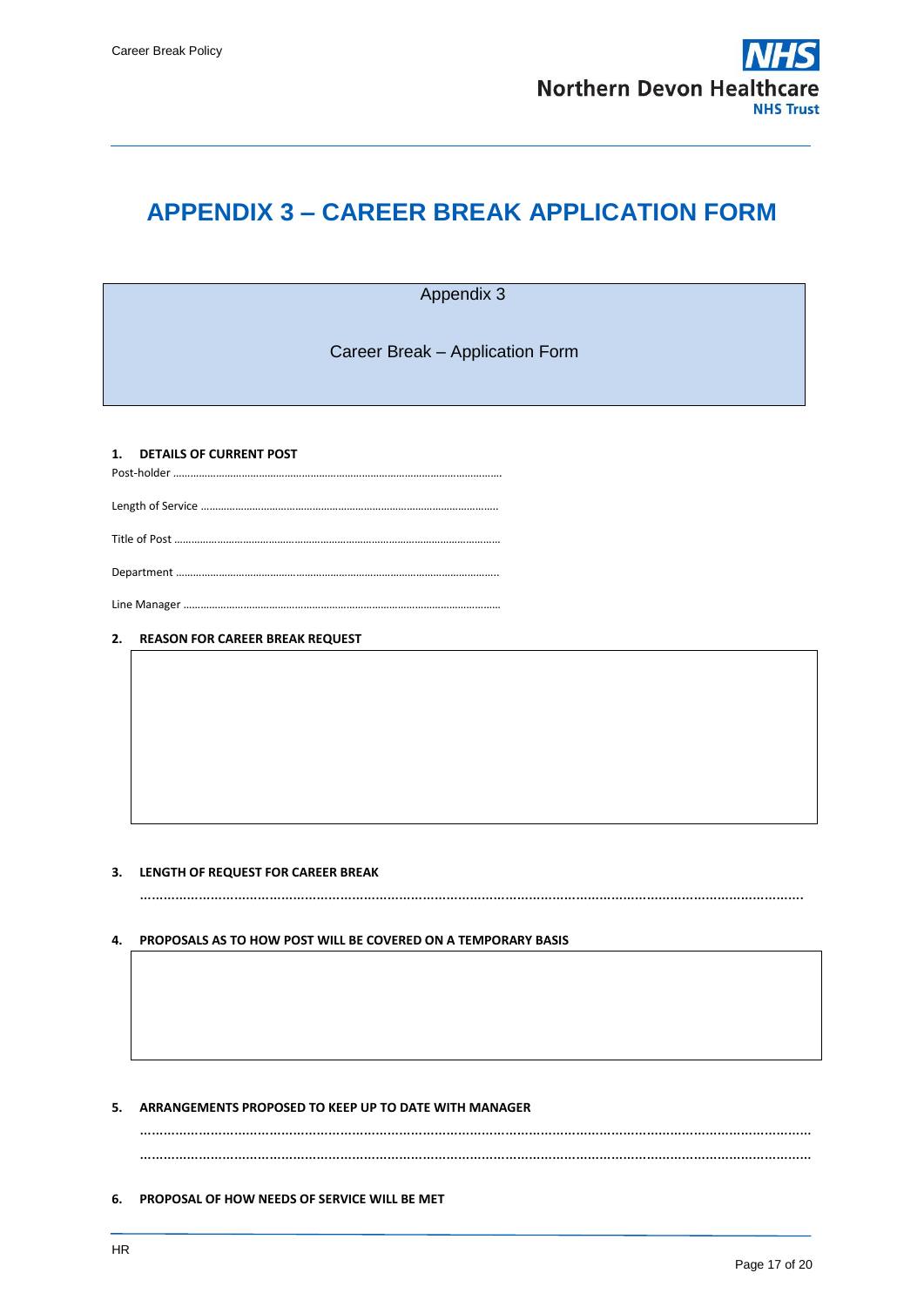$\overline{1}$ 



┑

| I confirm that I have read and agree to abide by the Career Break Policy procedures and guidance.                            |  |  |  |  |
|------------------------------------------------------------------------------------------------------------------------------|--|--|--|--|
|                                                                                                                              |  |  |  |  |
|                                                                                                                              |  |  |  |  |
| I confirm that I have discussed this request with the member of staff - I support this application for a career break from:- |  |  |  |  |
| Date from:<br>Return to work date:                                                                                           |  |  |  |  |
|                                                                                                                              |  |  |  |  |
|                                                                                                                              |  |  |  |  |
| I do not support this application for the above career break for the following reasons:-                                     |  |  |  |  |
|                                                                                                                              |  |  |  |  |
|                                                                                                                              |  |  |  |  |
|                                                                                                                              |  |  |  |  |
|                                                                                                                              |  |  |  |  |
|                                                                                                                              |  |  |  |  |
|                                                                                                                              |  |  |  |  |

Dated……………………………………………………………………………………………………………………………………………………………………………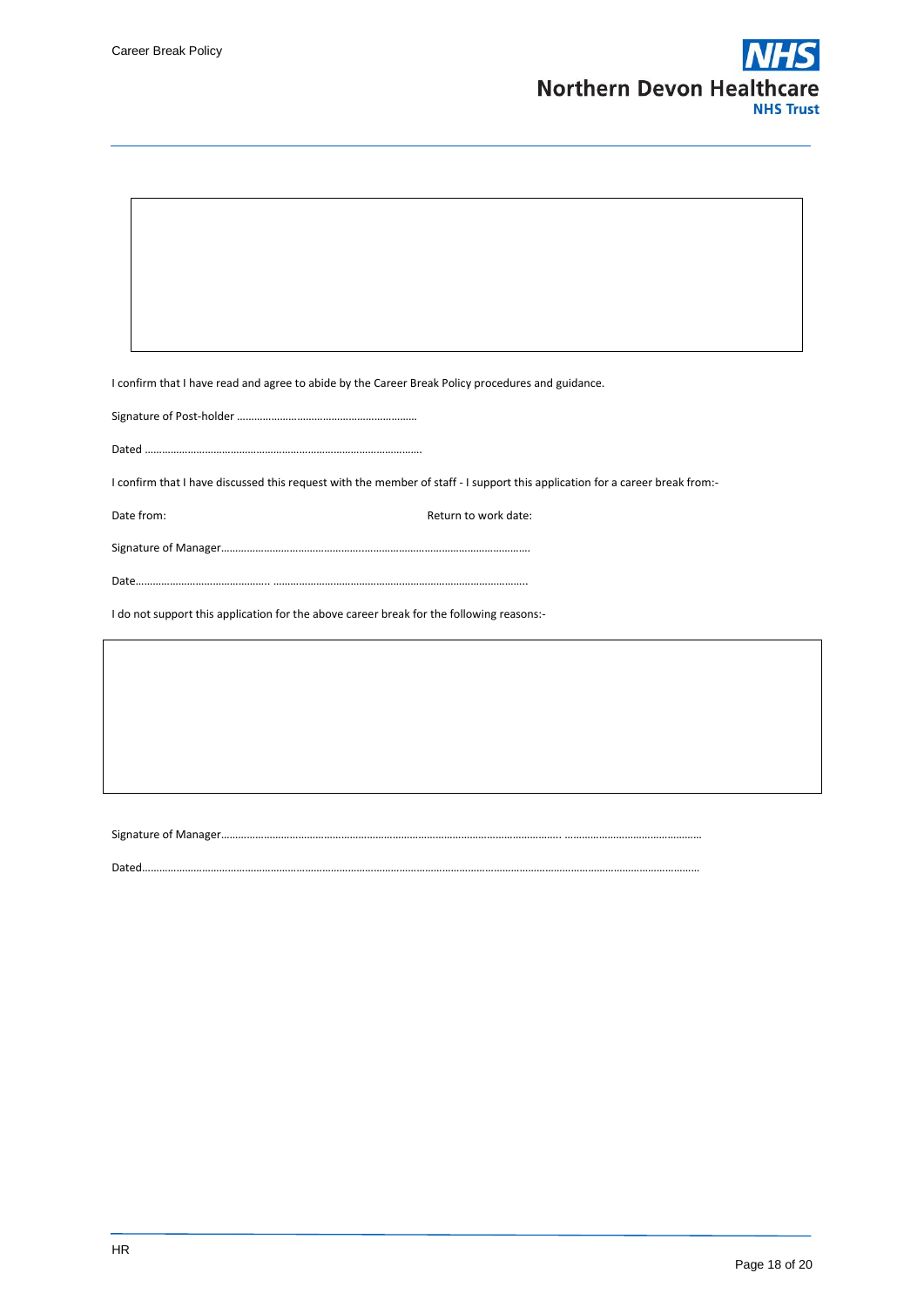

### <span id="page-18-0"></span>**APPENDIX 4 – CAREER BREAK PENSIONS FACT SHEET**

If you are planning to go on a career break it is important that you follow the correct procedure.

At the time of application you will need to decide whether you would like to remain in the NHS Pension scheme during the period of your break.

If you decide to stay in the scheme your pension contributions will have to be paid to the Trust on a monthly basis by Standing Order, this should be organised before you start your break so that contributions are paid from commencement.

Standing order forms and information regarding your monthly payment can be obtained from the Pensions department on 01803 653303.

The completed Standing Order form and Career Break approval should be sent to the Payroll at least three months before you are due to commence your break.

### **PENSION AND NATIONAL INSURANCE CONTRIBUTIONS:**

- 11.1 From  $1<sup>st</sup>$  October 2008 the NHS pensions regulations has introduced the option whereby an employee may remain in the NHS Pension Scheme during a career break, providing they agree to pay the relevant contributions as defined below;
	- First 6 months employee contributions only
	- 7 to 24 months employee and employer contributions
	- Over 24 months check with Pensions Team
- 11.2 If an individual wishes to remain in the pension scheme during a career break, they must agree it with their line manager. Also the pension contributions must be paid by Standing Order to the Trust on a monthly basis while they are on the Career Break.
- 11.3 Individuals' who are members of the NHS Pension Scheme and who are considering a Career Break are strongly advised to seek advice from the Pensions Department. The Pensions Department will be able to advise the individual of the amount of pension contributions to be paid each month.

If you do not wish to remain in the pension scheme whilst on a career break you must complete an opting out form, these are available from the Pensions Department on 01803 653303.